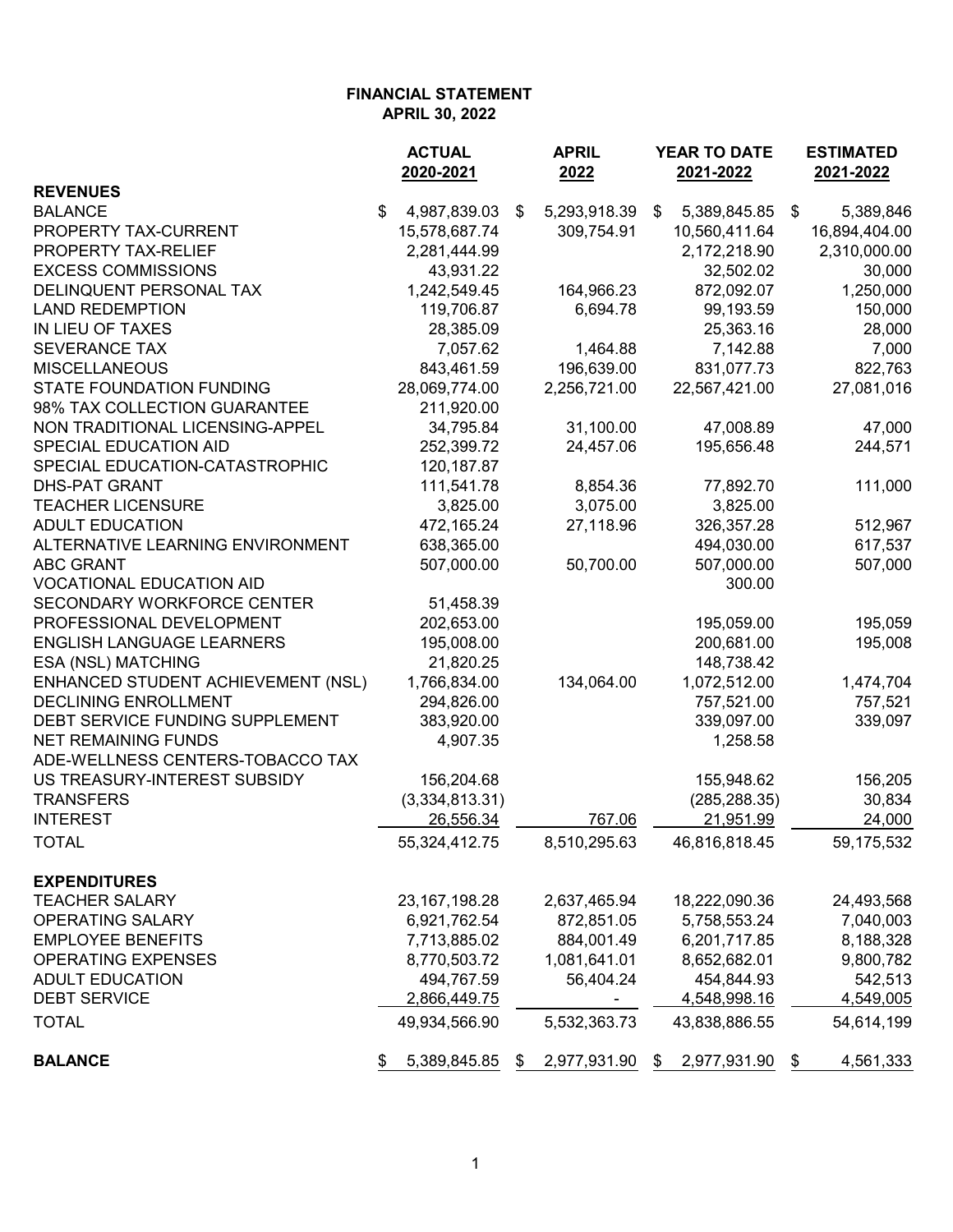|                                                                     | <b>ACTUAL</b><br>2020-2021 | <b>APRIL</b><br>2022 | <b>YEAR TO DATE</b><br>2021-2022 | <b>ESTIMATED</b><br>2021-2022 |  |
|---------------------------------------------------------------------|----------------------------|----------------------|----------------------------------|-------------------------------|--|
|                                                                     | <b>BUILDING FUND</b>       |                      |                                  |                               |  |
| <b>REVENUES</b>                                                     |                            |                      |                                  |                               |  |
| <b>BALANCE</b>                                                      | \$<br>5,567,998.24         | \$12,678,711.16      | 6,391,936.99<br>\$               | 6,391,937<br>\$               |  |
| <b>GOOD FAITH DEPOSIT</b><br>PROCEEDS FROM SALE OF BONDS            | 4,907.35                   |                      | 205,100.00<br>9,798,065.50       | 10,000,000                    |  |
| <b>ACADEMIC FACILITIES PARTNERSHIP</b>                              |                            |                      |                                  |                               |  |
| <b>DEBT SAVINGS TRANSFER</b>                                        | (10,048.82)                |                      |                                  |                               |  |
| NET REMAINING REFUNDING BONDS                                       | (4,907.35)                 |                      |                                  |                               |  |
| <b>INTEREST</b>                                                     | 9,889.06                   | 2,331.12             | 12,821.56                        | 40,000                        |  |
| DONATIONS-TURF/SCOREBOARD                                           | 53,050.00                  |                      | 19,500.00                        |                               |  |
| REFUND PRIOR YEAR EXPENDITURES                                      |                            |                      | 10,124.18                        |                               |  |
| <b>TRANSFER-OPERATING</b>                                           | 3,183,495.24               |                      |                                  |                               |  |
| <b>TRANSFERS-TURF</b>                                               | 12,500.00                  |                      |                                  |                               |  |
| <b>TOTAL</b>                                                        | 8,816,883.72               | 12,681,042.28        | 16,437,548.23                    | 16,431,937                    |  |
| <b>EXPENDITURES</b>                                                 |                            |                      |                                  |                               |  |
| <b>LAND</b>                                                         |                            |                      |                                  |                               |  |
| PURCHASED SERVICES                                                  | 501,424.73                 | 58,196.51            | 697,455.97                       | 30,000                        |  |
| <b>EQUIPMENT &amp; FURNITURE</b>                                    | 108,460.69                 | 3,217.67             | 60,572.30                        | 690,000                       |  |
| <b>BUILDINGS-REMODELING</b><br><b>BUILDINGS-NEW &amp; ADDITIONS</b> | 705,272.51                 | 7,593.47             | 95,504.52                        |                               |  |
| <b>RENTAL-EQUIPMENT &amp; VEHICLES</b>                              | 379,132.86                 | 637,753.55           | 2,671,021.94<br>11,275.83        | 10,000,000                    |  |
| <b>FEES</b>                                                         | 49,419.00                  | 1,715.09             | 54,476.18                        | 25,000                        |  |
| <b>SUPPLIES</b>                                                     | 97,741.45                  | 485.58               | 42,858.33                        |                               |  |
| <b>IMPROVEMENTS</b>                                                 | 583,495.49                 |                      | 832,302.75                       | 3,297,697                     |  |
| <b>TOTAL</b>                                                        | 2,424,946.73               | 708,961.87           | 4,465,467.82                     | 14,042,697                    |  |
| <b>BALANCE</b>                                                      | 6,391,936.99               | 11,972,080.41        | 11,972,080.41                    | 2,389,240.00                  |  |
|                                                                     |                            |                      |                                  |                               |  |
|                                                                     |                            |                      |                                  |                               |  |
| <b>BALANCE</b>                                                      | 3,343,691.39               | 4,072,948.00         | 3,719,658.00                     | 3,719,658.00                  |  |
| <b>INTEREST</b>                                                     | 74,591.60                  |                      | 68,001.65                        | 51,914.00                     |  |
| <b>TRANSFERS</b><br><b>SINKING FUND PAYMENTS</b>                    | 301,375.01                 |                      | 285,288.35                       | 301,375.00                    |  |
|                                                                     |                            |                      |                                  |                               |  |
| <b>BALANCE</b>                                                      | 3,719,658.00               | 4,072,948.00         | 4,072,948.00                     | 4,072,947                     |  |

**TOTAL BUILDING FUND**  $\frac{$10,111,594.99}{$10,111,594.99}$   $\frac{$16,045,028.41}{$16,045,028.41}$   $\frac{$16,045,028.41}{$6,462,187}$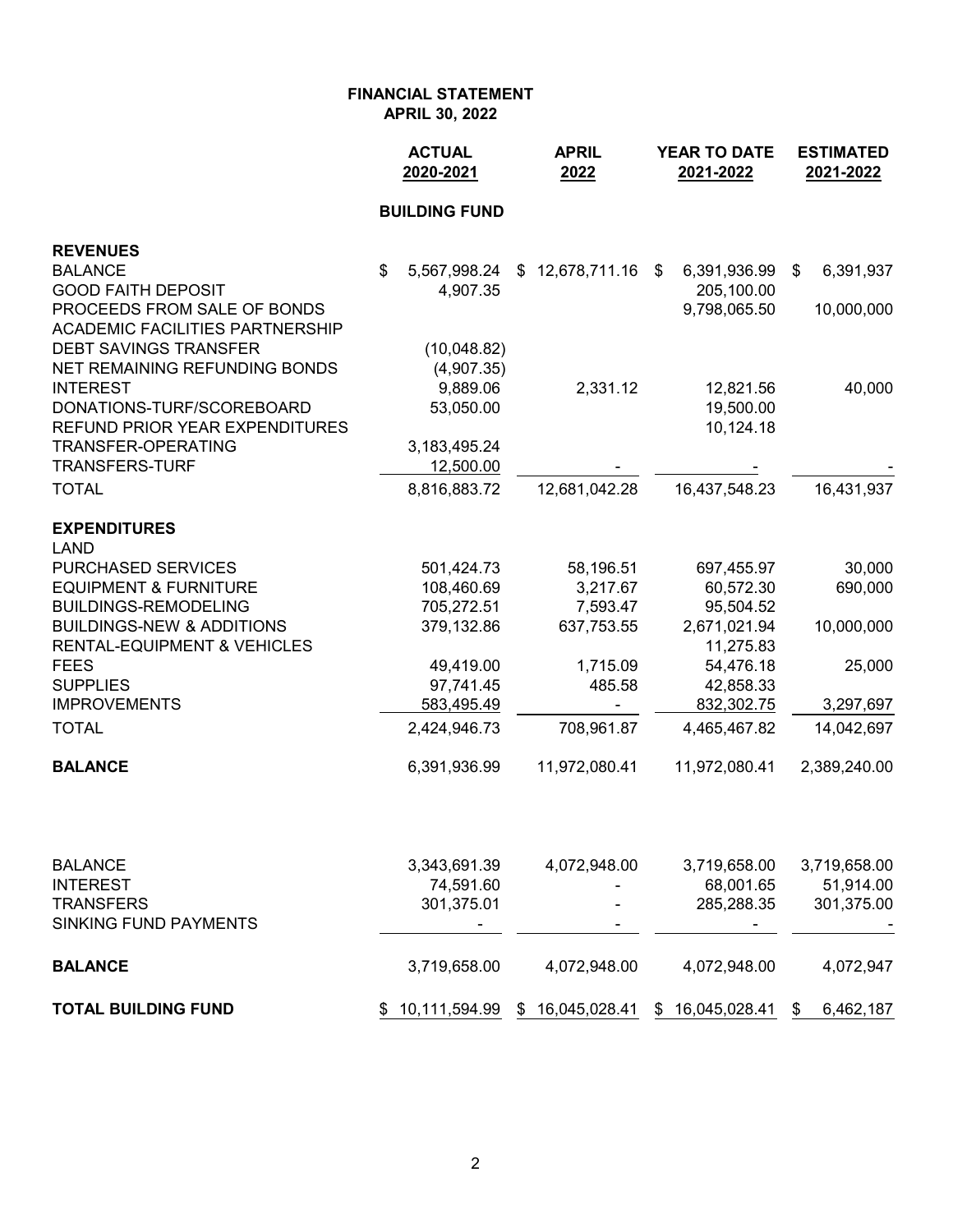# **FINANCIAL STATEMENT**

**APRIL 30, 2022**

|                                                                                                                                                                                                            |    | <b>ACTUAL</b><br>2020-2021 |    | <b>APRIL</b><br>2022 |    | <b>YEAR TO DATE</b><br>2021-2022 |    | <b>ESTIMATED</b><br>2021-2022 |
|------------------------------------------------------------------------------------------------------------------------------------------------------------------------------------------------------------|----|----------------------------|----|----------------------|----|----------------------------------|----|-------------------------------|
| <b>BUILDING FUND-ADULT EDUCATION</b><br>\$<br><b>BALANCE</b><br>4,989.10 \$<br>4,989.10 \$<br>4,989.10 \$                                                                                                  |    |                            |    |                      |    |                                  |    |                               |
| <b>REVENUES</b><br><b>GENERAL IMPROVEMENT PAYMENT</b><br>REFUND PRIOR YEAR EXPENDITURE<br><b>TOTAL</b>                                                                                                     |    | 4,989.10                   |    | 4,989.10             |    | 4,989.10                         |    | 4,989<br>4,989                |
| <b>EXPENDITURES</b><br>ARCHITECT & ENGINEERS<br><b>PURCHASED SERVICES</b><br><b>LAND &amp; IMPROVEMENTS</b><br><b>BUILDINGS-NEW &amp; ADDITIONS</b><br><b>SUPPLIES</b><br><b>EQUIPMENT</b><br><b>TOTAL</b> |    |                            |    |                      |    |                                  |    |                               |
| <b>BALANCE</b>                                                                                                                                                                                             | \$ | 4,989.10                   | \$ | 4,989.10             | \$ | 4,989.10                         | \$ | 4,989                         |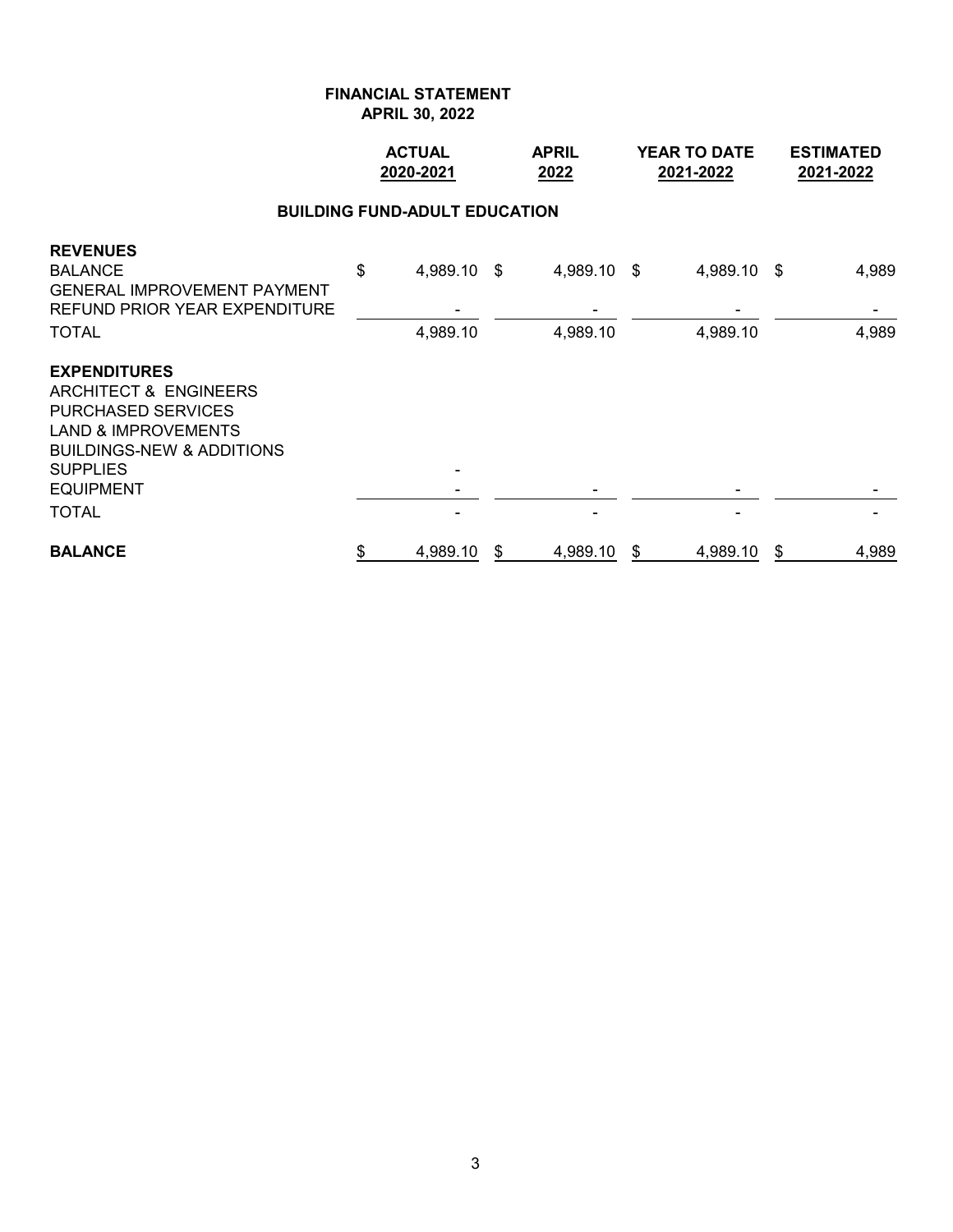|                                           | <b>ACTUAL</b><br>2020-2021 | <b>APRIL</b><br>2022     | YEAR TO DATE<br>2021-2022 | <b>ESTIMATED</b><br>2021-2022 |  |
|-------------------------------------------|----------------------------|--------------------------|---------------------------|-------------------------------|--|
|                                           | <b>FEDERAL PROGRAMS</b>    |                          |                           |                               |  |
| <b>REVENUES</b>                           |                            |                          |                           |                               |  |
| <b>BALANCE</b>                            | \$<br>79,897.93            | \$<br>$(338, 292.71)$ \$ | 82,253.05                 | 82,253<br>\$                  |  |
| TITLE I,                                  | 2,073,824.08               | 45,482.90                | 1,514,772.36              | 2,078,813                     |  |
| ARKANSAS MEDICAID PROGRAM                 | 160,684.94                 | 43,276.56                | 137,380.54                | 127,175                       |  |
| TITLE VI-B,                               | 1,395,999.83               | 121,949.89               | 1,089,059.00              | 1,270,569                     |  |
| <b>IDEA EARLY CHILDHOOD</b>               | 54,518.48                  | 5,030.50                 | 40,237.36                 | 59,303                        |  |
| <b>ARMAC</b>                              | 337,486.96                 |                          | 241,213.51                | 275,000                       |  |
| <b>VOCATIONAL REHABILITATION SERVICES</b> | 4,800.00                   |                          | 6,400.00                  |                               |  |
| TITLE I, MIGRANT                          | 144,452.67                 | 6,646.12                 | 67,831.16                 | 104,145                       |  |
| <b>TITLE IIA</b>                          | 240,675.90                 |                          | 275,309.78                | 274,564                       |  |
| <b>TITLE III</b>                          | 36,998.64                  | 286.40                   | 69,385.79                 | 82,326                        |  |
| TITLE IV                                  | 128,956.61                 |                          | 144,117.24                | 144,149                       |  |
| ARP SPECIAL ED                            |                            | (1,451.42)               | 82,438.63                 | 314,805                       |  |
| DHS CHILD CARE                            | 36,000.00                  |                          | 12,000.00                 |                               |  |
| ADE COVID EMERGENCY LEAVE                 | 330,512.83                 |                          |                           |                               |  |
| <b>CARES ACT ESSER I</b>                  | 1,388,411.58               |                          | 0.01                      |                               |  |
| <b>ESSER II</b>                           | 4,212,115.06               | 2,495.47                 | 1,650,792.44              | 2,169,499                     |  |
| ARP (ESSER III)                           |                            | 293,564.77               | 1,196,526.44              | 14,347,975                    |  |
| ARP II HOMELESS                           |                            | 1,881.83                 | 2,115.79                  |                               |  |
| CARES ACT-SCHOOL MEALS                    | 183,495.24                 |                          |                           |                               |  |
| ROTC REIMBURSEMENT                        | 35,974.72                  | 4,361.15                 | 25,277.44                 | 40,351                        |  |
| <b>ADULT ED</b>                           | 185,220.87                 | 26,997.45                | 116,084.44                | 200,956                       |  |
| <b>TOTAL</b>                              | 11,030,026.34              | 212,228.91               | 6,753,194.98              | 21,571,882                    |  |
| <b>EXPENDITURES</b>                       |                            |                          |                           |                               |  |
| <b>TITLE I</b>                            | 2,443,456.59               | 126,515.14               | 2,032,352.88              | 2,497,526                     |  |
| ARKANSAS MEDICAID PROGRAM                 | 217,907.93                 | 9,418.43                 | 86,301.85                 | 127,175                       |  |
| <b>TITLE VI-B</b>                         | 1,395,999.83               | 165,438.37               | 1,221,625.24              | 1,270,569                     |  |
| <b>IDEA EARLY CHILDHOOD</b>               | 47,434.40                  | 7,108.33                 | 47,345.69                 | 59,303                        |  |
| <b>ARMAC</b>                              | 288,587.00                 | 33,759.01                | 313,548.41                | 346,575                       |  |
| <b>VOCATIONAL REHABILITATION SERVICES</b> | 4,799.99                   |                          | 6,400.00                  |                               |  |
| <b>TITLE I, MIGRANT</b><br>ARP SPECIAL ED | 144,452.67                 | 13,452.89                | 81,284.05                 | 104,145                       |  |
| ADE COVID EMERGENCY LEAVE                 | 330,512.83                 | 831.91                   | 31,660.48                 | 314,805                       |  |
| CARES ACT (ESSER I)                       | 1,395,495.67               |                          | 0.01                      |                               |  |
| CARES ACT-SCHOOL MEALS                    | 183,495.24                 |                          |                           |                               |  |
| CARES ACT (ESSER II)                      | 4,209,780.75               | 2,151.87                 | 1,650,657.21              | 2,169,499                     |  |
| ARP (ESSER III)                           |                            | 318,431.51               | 1,470,318.62              | 14,347,975                    |  |
| ARP II HOMELESS                           |                            | 3,677.58                 | 4,782.00                  |                               |  |
| <b>ARDH ELC GRANT</b>                     |                            | (462.52)                 | 20,643.27                 |                               |  |
| <b>ROTC</b>                               | 35,974.72                  | 5,019.00                 | 35,381.91                 | 40,351                        |  |
| <b>ADULT EDUCATION</b>                    | 187,555.17                 | 41,576.76                | 193,220.90                | 200,956                       |  |
| DHS CHILD CARE                            | 25,321.86                  |                          | 3,114.19                  | 10,678                        |  |
| <b>TITLE III</b>                          | 36,998.64                  | 1,766.07                 | 71,013.71                 | 82,326                        |  |
| <b>TOTAL</b>                              | 10,947,773.29              | 728,684.35               | 7,269,650.42              | 21,571,882                    |  |
| <b>BALANCE</b>                            | 82,253.05<br>\$            | \$<br>$(516, 455.44)$ \$ | $(516, 455.44)$ \$        |                               |  |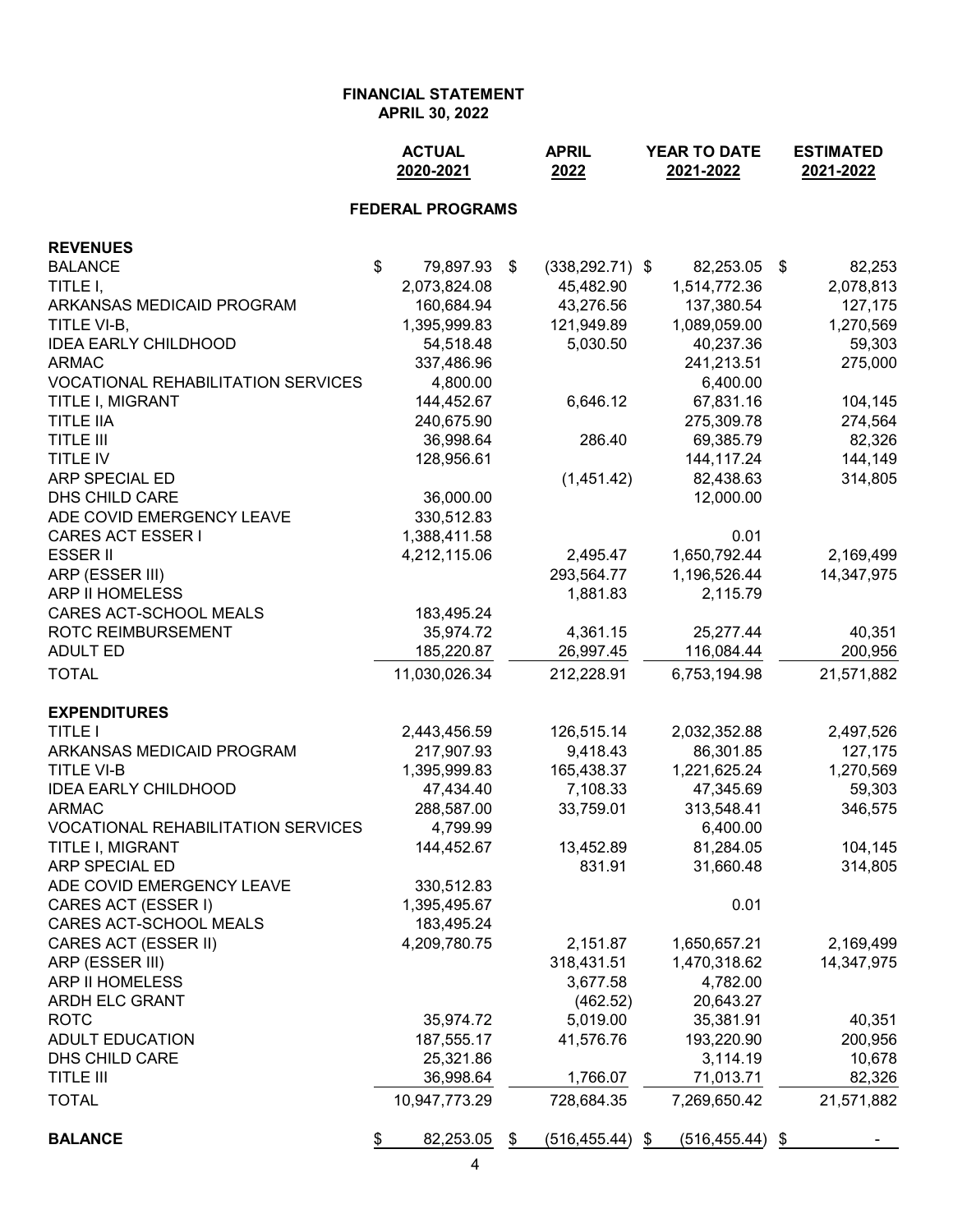|                                                                                                                                                                                            | <b>ACTUAL</b><br>2020-2021 |                                                                       |    | <b>APRIL</b><br>2022                                                  | <b>YEAR TO DATE</b><br>2021-2022 |                                                                       |      | <b>ESTIMATED</b><br>2021-2022                                      |  |
|--------------------------------------------------------------------------------------------------------------------------------------------------------------------------------------------|----------------------------|-----------------------------------------------------------------------|----|-----------------------------------------------------------------------|----------------------------------|-----------------------------------------------------------------------|------|--------------------------------------------------------------------|--|
|                                                                                                                                                                                            |                            | <b>SCHOOL LUNCH PROGRAM</b>                                           |    |                                                                       |                                  |                                                                       |      |                                                                    |  |
| <b>REVENUES</b><br><b>BALANCE</b><br><b>LUNCH &amp; BREAKFAST SALES</b><br><b>REIMBURSEMENT</b><br><b>LUNCH CHARGES</b><br>CNU EMERGENCY OPERATIONS<br><b>OTHER INCOME</b><br><b>TOTAL</b> | $\mathfrak{L}$             | 646,895.40<br>28,683.39<br>2,407,877.67<br>444,319.82<br>3,527,776.28 | \$ | 1,114,018.70<br>4,172.92<br>346,283.20<br>135, 187.05<br>1,599,661.87 | \$                               | 733,628.55<br>28,069.09<br>2,583,757.09<br>367,090.75<br>3,712,545.48 | - \$ | 733,629<br>397,000<br>2,400,000<br>160,242<br>346,030<br>4,036,900 |  |
| <b>EXPENDITURES</b>                                                                                                                                                                        |                            |                                                                       |    |                                                                       |                                  |                                                                       |      |                                                                    |  |
| <b>SALARIES</b>                                                                                                                                                                            |                            | 1,329,988.13                                                          |    | 170,836.17                                                            |                                  | 1,096,771.79                                                          |      | 1,355,246                                                          |  |
| <b>BENEFITS</b><br><b>FOOD PURCHASES</b><br><b>OTHER EXPENSES</b>                                                                                                                          |                            | 375,209.31<br>998,412.26<br>90,538.03                                 |    | 47,706.59<br>92,718.57<br>13,399.21                                   |                                  | 321,609.18<br>779,953.07<br>239,210.11                                |      | 388,273<br>1,188,002<br>287,242                                    |  |
| <b>TOTAL</b>                                                                                                                                                                               |                            | 2,794,147.73                                                          |    | 324,660.54                                                            |                                  | 2,437,544.15                                                          |      | 3,218,762                                                          |  |
| <b>BALANCE</b>                                                                                                                                                                             | \$                         | 733,628.55                                                            | \$ | 1,275,001.33                                                          | \$                               | 1,275,001.33                                                          |      | 818,138                                                            |  |
| <b>TOTAL BALANCES</b>                                                                                                                                                                      |                            | <u>16,322,311.54</u>                                                  | S. | <u>19,786,495.30</u>                                                  | S.                               | <u>19,786,495.30</u>                                                  | S    |                                                                    |  |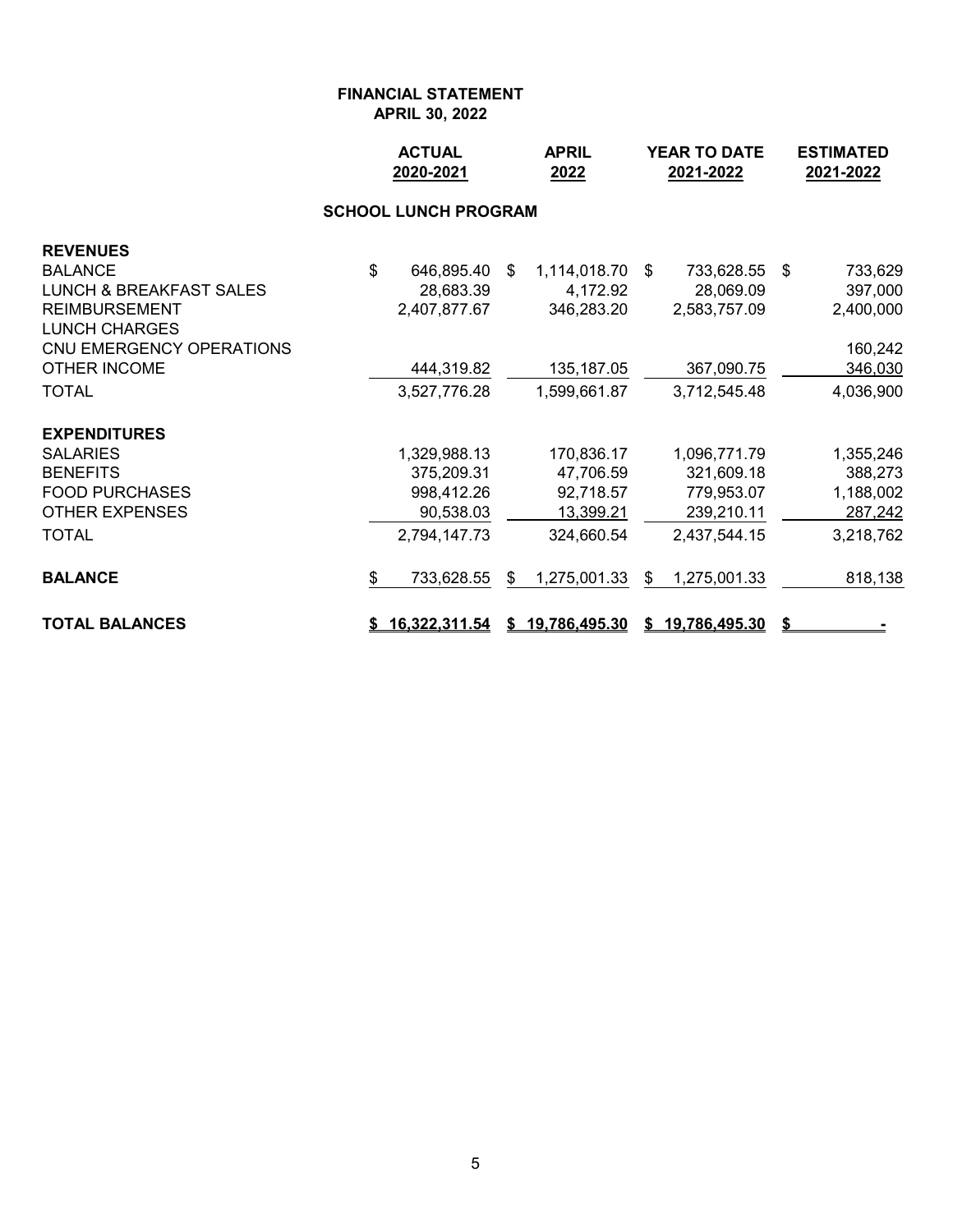|                                 |    | <b>ACTUAL</b><br>2020-2021 |  | <b>APRIL</b><br>2022 | <b>YEAR TO DATE</b><br>2021-2022 | <b>ESTIMATED</b><br>2015-2016 |                         |  |  |  |  |  |  |
|---------------------------------|----|----------------------------|--|----------------------|----------------------------------|-------------------------------|-------------------------|--|--|--|--|--|--|
| <b>SCHOOL ACTIVITY ACCOUNTS</b> |    |                            |  |                      |                                  |                               |                         |  |  |  |  |  |  |
| <b>REVENUES</b>                 |    |                            |  |                      |                                  |                               |                         |  |  |  |  |  |  |
| <b>BALANCE</b>                  | \$ | 571,961.98 \$              |  | 758,466.49           | 602,689.29 \$<br>\$              |                               | 519,770                 |  |  |  |  |  |  |
| <b>ADMISSIONS</b>               |    | 140,983.41                 |  | 16,852.61            | 212,624.24                       |                               |                         |  |  |  |  |  |  |
| <b>SCHOOL SPONSORED SALES</b>   |    | 48,657.10                  |  | 12,608.13            | 124,188.33                       |                               |                         |  |  |  |  |  |  |
| STUDENT SPONSORED SALES         |    | 152,236.74                 |  | 12,483.88            | 225,731.72                       |                               |                         |  |  |  |  |  |  |
| OTHER STUDENT ACTIVITIES        |    | 113,500.61                 |  | 7,786.75             | 130,251.26                       |                               |                         |  |  |  |  |  |  |
| OTHER COMMUNITY SERVICES        |    | 2,140.80                   |  | (5,992.53)           |                                  |                               |                         |  |  |  |  |  |  |
| PRIVATE CONTRIBUTIONS           |    | 100,995.30                 |  | 43,339.49            | 154,721.53                       |                               |                         |  |  |  |  |  |  |
| <b>MISCELLANEOUS</b>            |    | 2,569.18                   |  | 12.80                | 3,344.35                         |                               | $\overline{\mathsf{C}}$ |  |  |  |  |  |  |
| <b>TOTAL</b>                    |    | 1,133,045.12               |  | 845,557.62           | 1,453,550.72                     |                               | 519,770                 |  |  |  |  |  |  |
| <b>EXPENDITURES</b>             |    |                            |  |                      |                                  |                               |                         |  |  |  |  |  |  |
| <b>SALARIES</b>                 |    | 14,564.18                  |  | 15.48                | 21,220.14                        |                               |                         |  |  |  |  |  |  |
| <b>BENEFITS</b>                 |    | 3,146.75                   |  | 3.51                 | 4,701.48                         |                               |                         |  |  |  |  |  |  |
| <b>PURCHASES SERVICES</b>       |    | 104,115.25                 |  | 9,317.33             | 111,411.39                       |                               |                         |  |  |  |  |  |  |
| <b>SUPPLIES &amp; MATERIALS</b> |    | 376,866.06                 |  | 50,956.39            | 424,383.91                       |                               |                         |  |  |  |  |  |  |
| <b>FIXED ASSETS</b>             |    | 3,396.01                   |  | 4,320.35             | 33,820.22                        |                               |                         |  |  |  |  |  |  |
| <b>DUES &amp; FEES</b>          |    | 28,267.58                  |  | 3,511.52             | 80,580.54                        |                               | $\overline{\mathsf{C}}$ |  |  |  |  |  |  |
|                                 |    | 530,355.83                 |  | 68,124.58            | 676,117.68                       |                               |                         |  |  |  |  |  |  |
| <b>BALANCE</b>                  | \$ | 602,689.29                 |  | 777,433.04           | 777,433.04                       |                               | 519,770                 |  |  |  |  |  |  |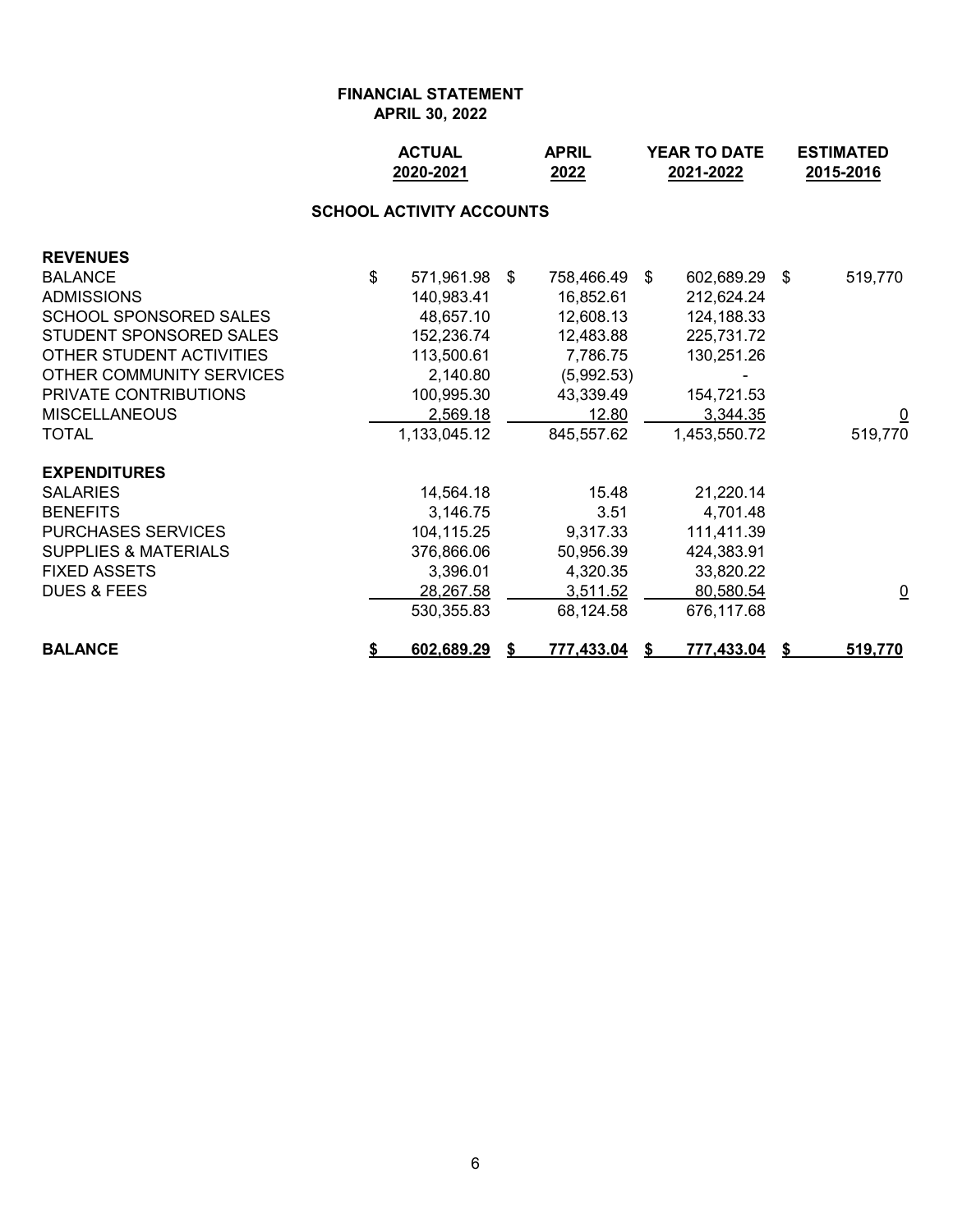#### **CITIZENS BANK ACCOUNT BALANCES APRIL 30, 2022**

CHECKING ACCOUNT #0376886401 \$ 3,288,681.74

### **SCHEDULE OF INVESTMENTS APRIL 30, 2022**

| PURCHASED CERTIFICATE OF DEPOSIT 2/04/2022<br>IN THE AMOUNT OF \$3,719,315.00 AT A RATE OF .20%<br>MATURING 5/04/2022 | \$3,719,315.00  |
|-----------------------------------------------------------------------------------------------------------------------|-----------------|
| PURCHASED CERTIFICATE OF DEPOSIT 12/01/2021                                                                           |                 |
| IN THE AMOUNT OF \$10,000,000.00 AT A RATE OF .20%                                                                    |                 |
| MATURING 12/01/2022                                                                                                   | 10,006,631.78   |
| <b>TOTAL</b>                                                                                                          | \$13,725,946.78 |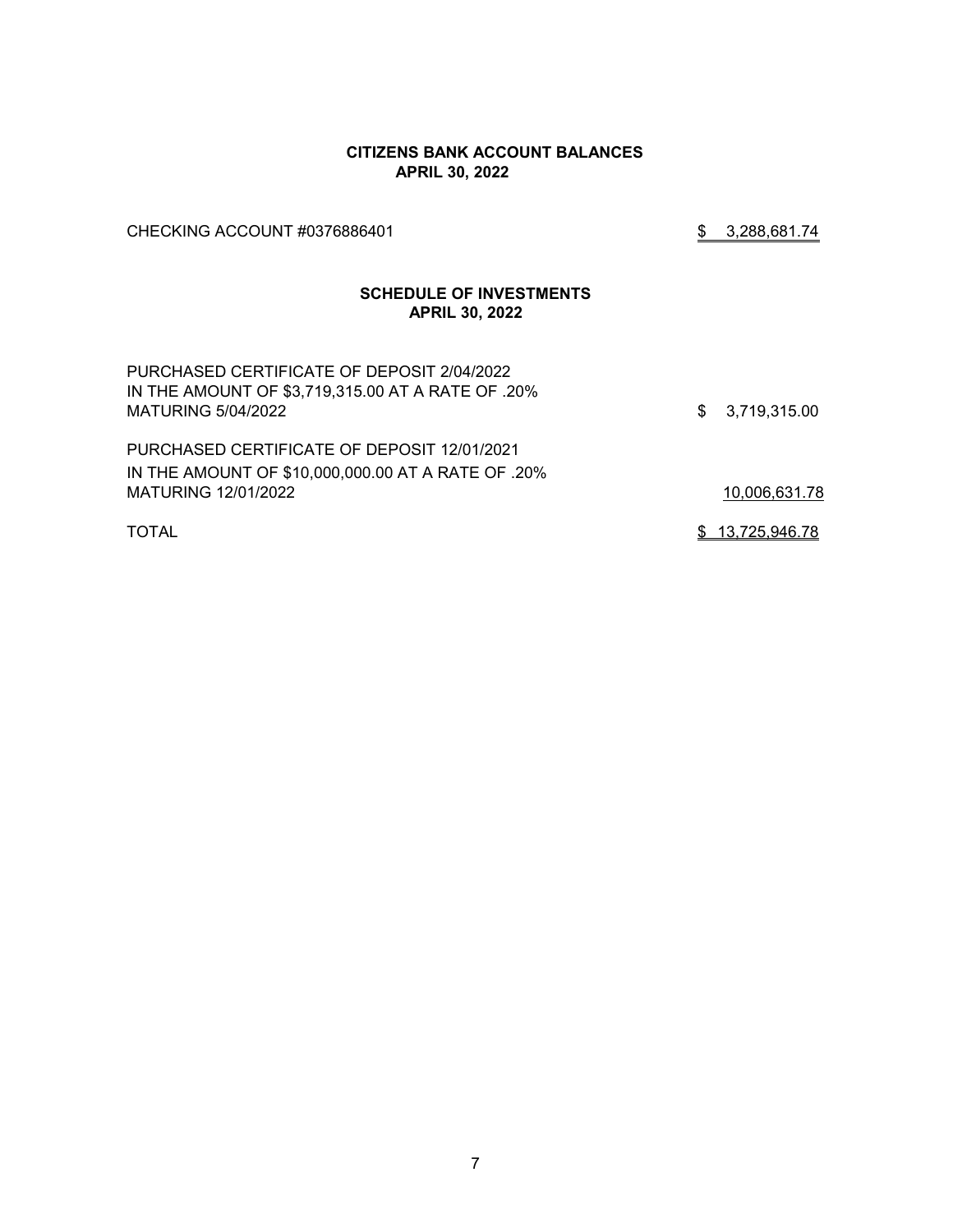## **MISCELLANEOUS INCOME ACCOUNT ANALYSIS APRIL 2022**

| <b>OPERATING FUNDS</b>                               | <b>APRIL</b>     | YEAR TO DATE     |
|------------------------------------------------------|------------------|------------------|
| <b>G/T ADVANCED PLACEMENT</b>                        |                  | 10,350.00        |
| <b>ARVEST GRANT - BASEBALL</b>                       |                  |                  |
| NBC STATE BONUS PASS THRU                            | 183,600.00       | 183,600.00       |
| ADE COMPUTER SCIENCE BONUS PASS THRU                 | 4,896.00         | 6,120.00         |
| PRIVATE DONATIONS                                    |                  | 1,439.00         |
| POINTER PLACE REIMBURSEMENT                          |                  | 12,000.00        |
| <b>BASKETBALL REIMBURSE SCORING TABLE</b>            |                  |                  |
| EARLY CARE & EDUCATION GRANT                         |                  | 1,104.57         |
| AR SCHOOL RECOGNITION                                |                  | 93,450.00        |
| GENERAL IMPROVEMENT FUND GRANT-ADULT ED              |                  |                  |
| NEW CTE PROGRAM START UP GRANTS                      |                  |                  |
| <b>FACILITIES &amp; TRANSPORTATION REIMBURSEMENT</b> | 1,086.51         | 4,796.83         |
| THEATER LIVE STREAMING FEES                          |                  | 48.23            |
| <b>MASCOT ROYALTIES</b>                              | 119.83           | 841.73           |
| <b>HALL OF HONOR</b>                                 |                  |                  |
| <b>REIMBURSEMENT FEES</b>                            |                  |                  |
| PRIOR YEAR LUNCH CHARGES                             |                  |                  |
| <b>GAME &amp; FISH GRANT</b>                         |                  | 12,560.00        |
| <b>REFUND PRIOR YEAR EXPENSES</b>                    |                  | 25,092.29        |
| CAREER NEW PROGRAM START UP                          |                  |                  |
| EMPLOYEE JURY/SUBPOENA FEES                          |                  | 1,025.00         |
| HANNA OIL-GAS & ROYALTY                              | 30.23            | 30.23            |
| STEPHENS PRODUCTION-GAS ROYALTIES                    |                  | 121.28           |
| WAELDER OIL & GAS-GAS ROYALTIES                      |                  | 22.05            |
| <b>XTO ENERGY-GAS ROYALTY</b>                        |                  |                  |
| MERIT ENERGY-GAS ROYALTY                             | 536.48           | 4,080.98         |
| SALE OF FIXED ASSETS & SUPPLIES                      | 4,750.00         | 20,106.00        |
| <b>REBATE</b>                                        |                  | 782.84           |
| ATU-REIMBURSEMENT CONCURRENT CREDIT                  |                  | 435,458.00       |
| PAYROLL REIMBURSEMENT-TRANSFER                       |                  |                  |
| FEDERAL FLOOD CONTROL                                |                  | 93.12            |
| FEDERAL MINERAL LEASE                                | 0.03             | 0.03             |
| PROPERTY DAMAGES REIMBURSEMENTS                      | 1,619.92         | 3,960.55         |
| ETS HONORARIUM                                       |                  |                  |
| <b>USAC E-RATE</b>                                   |                  |                  |
| BLUEBIRD WNC445 SPECTRUM LEASE                       |                  | 13,995.00        |
| <b>PHOTOGRAPHY</b>                                   |                  |                  |
|                                                      |                  |                  |
| <b>TOTAL</b>                                         | \$<br>196,639.00 | \$<br>831,077.73 |